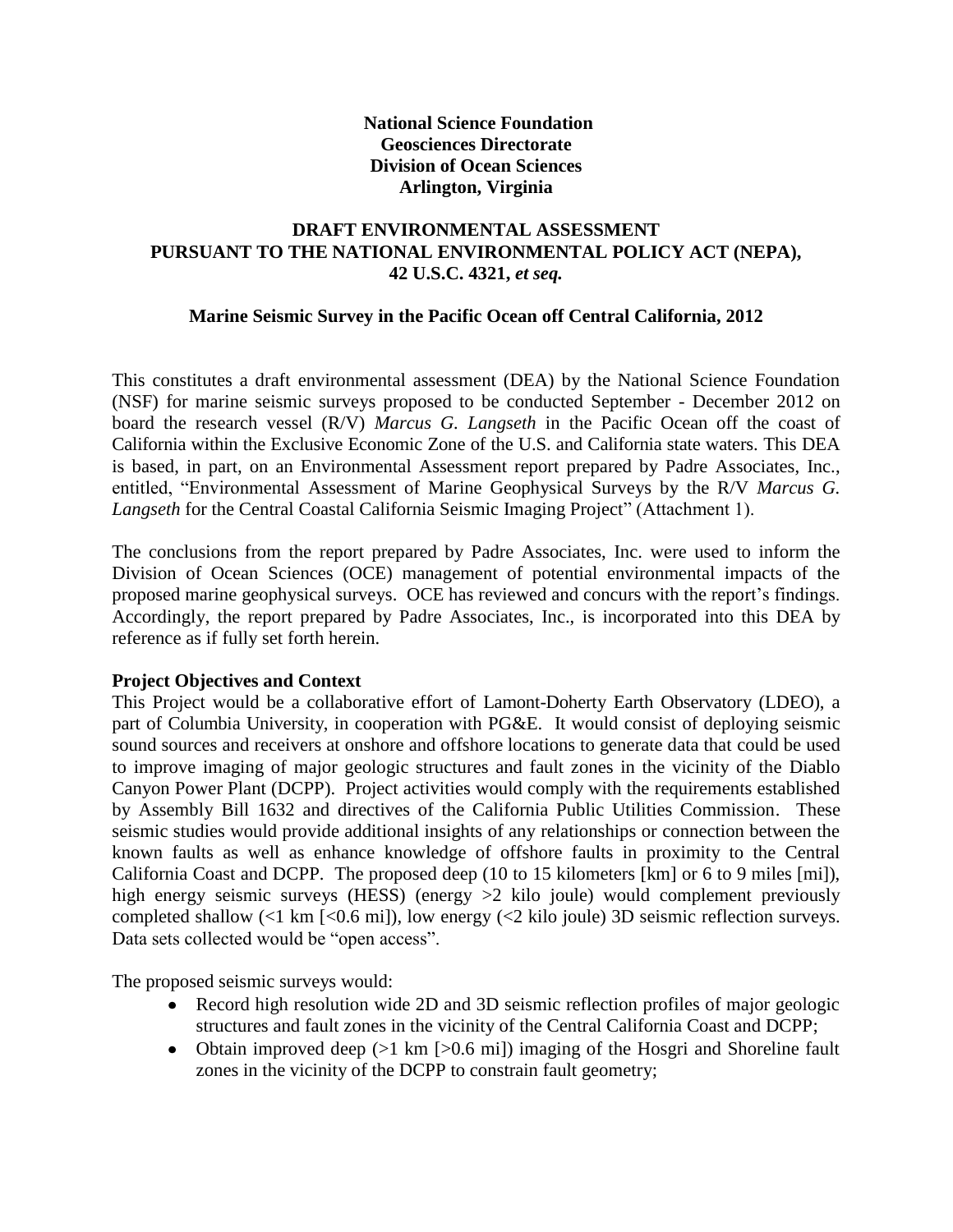- Obtain improved (>1km [>0.6 mi] depth) imaging of the intersection of the Hosgri and Shoreline fault zones near Point Buchon;
- Obtain improved  $(>1 \text{ km } >0.6 \text{ mi})$  imaging of the intersection of the San Simeon and Hosgri fault zones near Point Estero; and
- Augment the current regional seismic database for subsequent use and analysis through the provision of all data to the broader scientific and safety community, and general public.

#### **Summary of Proposed Action and Alternatives**

.

The procedures to be used for the surveys would be similar to those used during previous seismic surveys by LDEO and would use conventional seismic methodology. The proposed surveys would take place September through December 2012 in the Pacific Ocean off the coast of California in the Exclusive Economic Zone of the U.S. and California state waters (See Attachment 1, Figure 1). The project duration would be approximately 82 days, with seismic surveys comprising approximately 42 of those days and the remaining days occupied in project preparation (e.g. equipment calibration/deployments/mobilization/demobilization); vessel refueling/transit; anticipated weather and/or ship maintenance delays. The seismic surveys would consist of approximately 6217 km (3862 mi) of survey transect lines and a total survey area of 1237  $\text{km}^2$  (478 mi<sup>2</sup>) in water from 0 meters (m) to over 400 m (1300 feet) deep. The surveys would involve the R/V *Marcus G. Langseth* as the source vessel which would deploy an array of 18 airguns with a total discharge volume of  $\sim$ 3300 in<sup>3</sup>. The marine receiving system would consist of 6 km hydrophone streamers and the nearshore receiving system would comprise approximately 600 geophones; these systems would record the returning acoustic signals internally for later analysis. As the airgun array is towed along the survey lines, the hydrophone streamers would receive the returning acoustic signals and transfer the data to the on-board processing system. Geophones would be deployed by support vessels in the nearshore area to depths of about 91 meters and would be retrieved at the conclusion of the surveys (Attachment 1, Figure 2-7). Consistent with the "Programmatic Environmental Impact Statement/Overseas Environmental Impact Statement for Marine Seismic Research Funded by the National Science Foundation or Conducted by the U.S. Geological Survey" and NSF Record of Decision (PEIS)<sup>1</sup>, for HESS where take is anticipated, the full mitigation zone (or safety zone) and mitigation zone (exclusion zone) were modeled for the proposed surveys.

In addition to the offshore marine component, the project would include an onshore component. Two onshore sound sources would be used: Accelerated Weight Drop and Vibroseis. Geophones would be used as onshore receivers.

In addition to the operations of the airgun array, a multibeam echosounder (MBES) and a subbottom profiler (SBP) would also be operated from the R/V *Langseth* continuously throughout the surveys.

<sup>1</sup>Programmatic Environmental Impact Statement/Overseas Environmental Impact Statement for Marine Seismic Research Funded by the National Science Foundation or Conducted by the U.S. Geological Survey (June 2011) and NSF Record of Decision (June 2012). Available on the NSF Website: [http://www.nsf.gov/geo/oce/envcomp/index.jsp.](http://www.nsf.gov/geo/oce/envcomp/index.jsp)

Timing of the surveys would depend on logistics, weather, and issuance of authorization and permits, but are proposed to occur between September and December.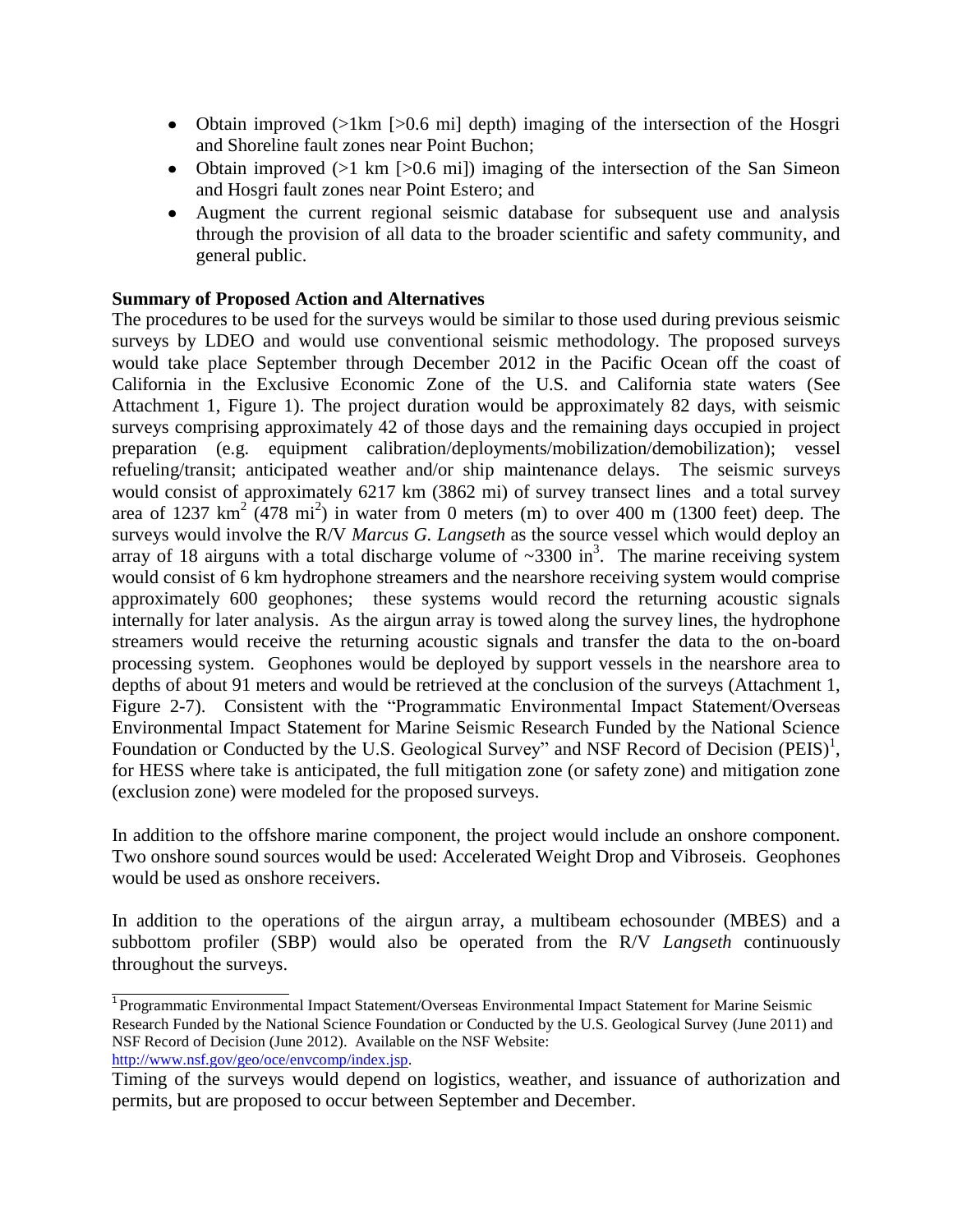In addition to the proposed action Alternative, four Alternatives to the proposed action, including the No Action Alternative were considered (See Table 1). Three additional Alternatives were considered but were eliminated from further analysis as they did not meet the purpose of and need for the proposed action.

| <b>Alternative 1 -- No Action Alternative</b><br>Under this alternative, no seismic surveys would be<br>conducted and PG&E would rely on existing<br>information and additional desktop analyses. |
|---------------------------------------------------------------------------------------------------------------------------------------------------------------------------------------------------|
|                                                                                                                                                                                                   |
|                                                                                                                                                                                                   |
|                                                                                                                                                                                                   |
| While this alternative would avoid impacts to                                                                                                                                                     |
| marine resources, it would not meet the objectives                                                                                                                                                |
| of the project because it does not collect additional                                                                                                                                             |
| data associated with regionalized faulting as                                                                                                                                                     |
| requested under California Assembly Bill 1632 or                                                                                                                                                  |
| allow for public access to the data sets for scientific                                                                                                                                           |
| analysis and alternative theory testing. Geological                                                                                                                                               |
| data of considerable scientific value and relevance<br>increasing our understanding of the seismic hazards                                                                                        |
| along the California coast would not be collected.                                                                                                                                                |
| The collaboration, involving industry, academic                                                                                                                                                   |
| scientists, and technicians, would be lost along with                                                                                                                                             |
| the collection of new data, interpretation of these                                                                                                                                               |
| data, and introduction of new results into the                                                                                                                                                    |
| greater scientific community and applicability of                                                                                                                                                 |
| this data to other similar settings.                                                                                                                                                              |
| Alternative 2 -- Survey Boxes 1, 2 and 4 Only<br>Under this alternative, data targeted (Hosgri-San                                                                                                |
| Simeon step-over) would not collected; otherwise<br>(Eliminate Survey Box 3)                                                                                                                      |
| data collection for the remaining survey boxes                                                                                                                                                    |
| would remain the same. For this alternative, LDEO                                                                                                                                                 |
| and PG&E would adjust the survey to avoid                                                                                                                                                         |
| activities within White Rock-Cambria MPAs near<br>Cambria as well as MBNMS. This alternative does                                                                                                 |
| not meet all of the Project objectives; however, the                                                                                                                                              |
| highest priority objectives would be achieved.                                                                                                                                                    |
| Under this alternative, LDEO and PG&E would<br><b>Alternative 3 – Alternative Survey Timing</b>                                                                                                   |
| conduct survey operations at a different time of the                                                                                                                                              |
| year to reduce impacts on marine resources and                                                                                                                                                    |
| monitoring<br>and<br>improve<br>capabilities.<br>users,                                                                                                                                           |
| However, the proposed Project was selected, in                                                                                                                                                    |
| part, because it would have the least impact on                                                                                                                                                   |
| marine resources including seasonal concentrations                                                                                                                                                |
| of marine mammals, avian breeding, and the timing                                                                                                                                                 |
| of California gray whale southward migration to                                                                                                                                                   |
| breeding lagoons. Constraints for vessel operations                                                                                                                                               |
| and availability of equipment (including the vessel)                                                                                                                                              |
| and personnel would need to be considered for                                                                                                                                                     |
| alternative cruise times. Limitations on scheduling<br>the vessel include the additional research studies                                                                                         |
| planned on the vessel for 2012 and beyond.                                                                                                                                                        |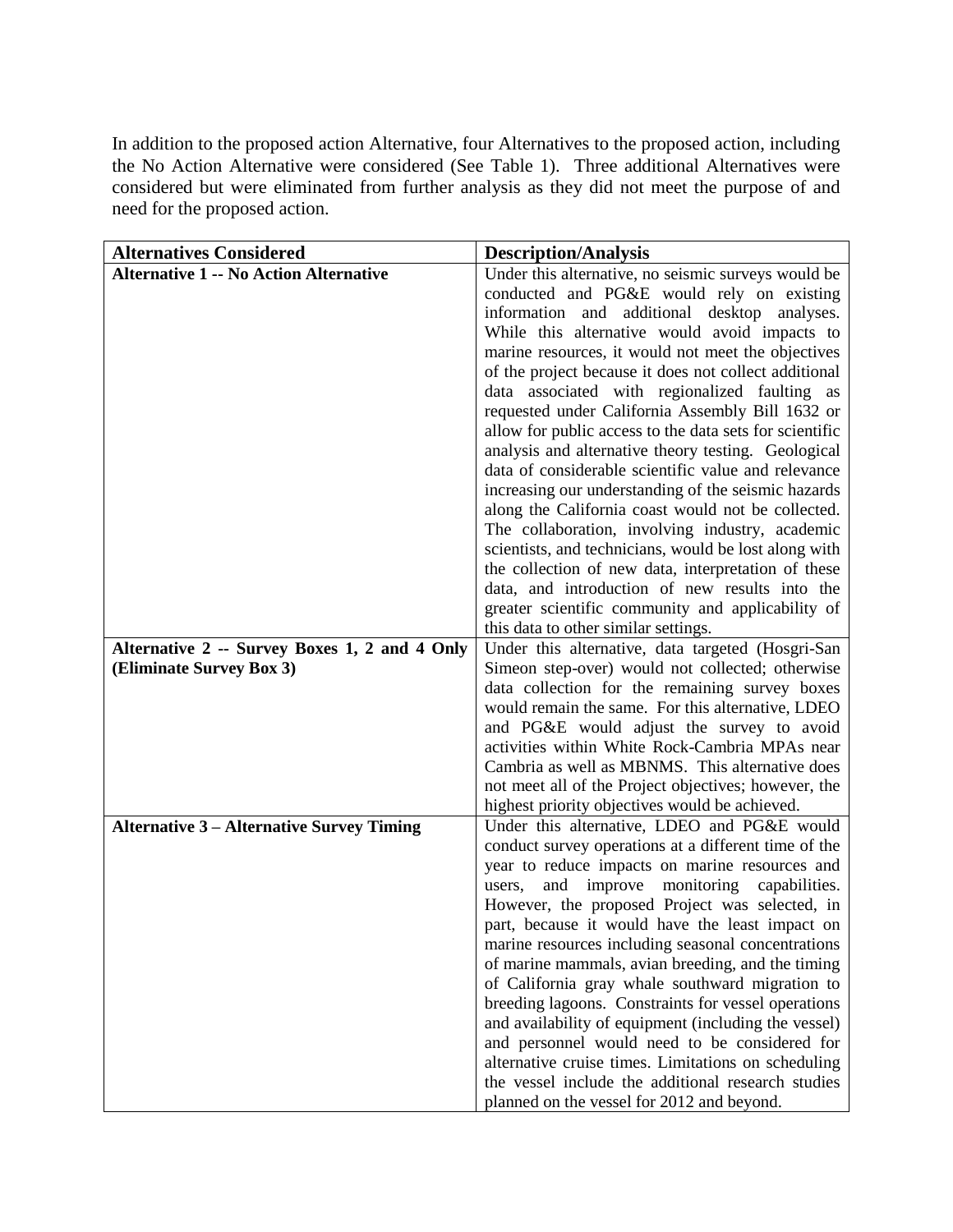| Alternative 4 - Restrict Survey to Daytime<br><b>Operations</b>                 | Under this alternative, LDEO and PG&E would<br>only conduct seismic surveys during daylight hours<br>when protected species would be easier to detect<br>and, as such, accommodate the more expeditious<br>initiation of the impact avoidance and minimization<br>measures. However, restricting survey operations<br>to daylight only would increase the actual number<br>of days of surveys and could extend the duration of<br>the Project into the period of the northward<br>California gray whale migration in which cows and<br>calves approach closer to the coastline and the area<br>of seismic surveys.              |
|---------------------------------------------------------------------------------|---------------------------------------------------------------------------------------------------------------------------------------------------------------------------------------------------------------------------------------------------------------------------------------------------------------------------------------------------------------------------------------------------------------------------------------------------------------------------------------------------------------------------------------------------------------------------------------------------------------------------------|
| <b>Eliminated</b><br><b>Alternatives</b><br>from<br><b>Further</b><br>Analysis: | <b>Description/Analysis</b>                                                                                                                                                                                                                                                                                                                                                                                                                                                                                                                                                                                                     |
| <b>Alternative E1 -- Alternative Location</b>                                   | Because of the location of DCPP and attendant<br>geological features under investigation, alternative<br>locations would not address the issues related to<br>regional faulting.                                                                                                                                                                                                                                                                                                                                                                                                                                                |
| <b>Alternative E2 -- Different Survey Techniques</b>                            | Under this alternative, LDEO and PG&E would<br>utilize alternative survey techniques, such as<br>marine magnetotellurgic or controlled source<br>electromagnetic surveys that could reduce impacts<br>on marine receptors. This alternative would not<br>meet the objectives of the Project because it is<br>experimental at this stage and, based on previous<br>results from studies in the area, does not provide<br>the necessary resolution to image the area faulting.                                                                                                                                                    |
| <b>Alternative E3 -- Survey Optimization</b>                                    | Under this alternative, LDEO and PG&E would<br>streamer configurations, source/receiver<br>alter<br>characteristics, or other parameters to reduce the<br>time and/or intensity of the survey in the Project<br>This alternative would not meet Project<br>area.<br>objectives because the proposed Project has been<br>carefully designed and modifications to equipment<br>and/or procedures could compromise results.<br>Further, the proposed Project is consistent with<br>other surveys conducted by the R/V Langseth and<br>is, in fact, lower energy than other potential<br>streamer source configurations considered. |

**Table 1.** Alternatives considered, eliminated from further analysis, and descriptions/analysis.

#### **Summary of environmental consequences**

The potential effects of the proposed action on marine and terrestrial species, including mammals and turtles of particular concern, are described in Attachment 1 (pages 94-143 and Appendices C-F). Potential impacts on marine species are consistent with those described in the PEIS, and might include one or more of the following: tolerance, masking of natural sounds, behavioral disturbance, and at least in theory, temporary or permanent hearing impairment, or non-auditory physical or physiological effects. It is unlikely that the proposed action would result in any cases